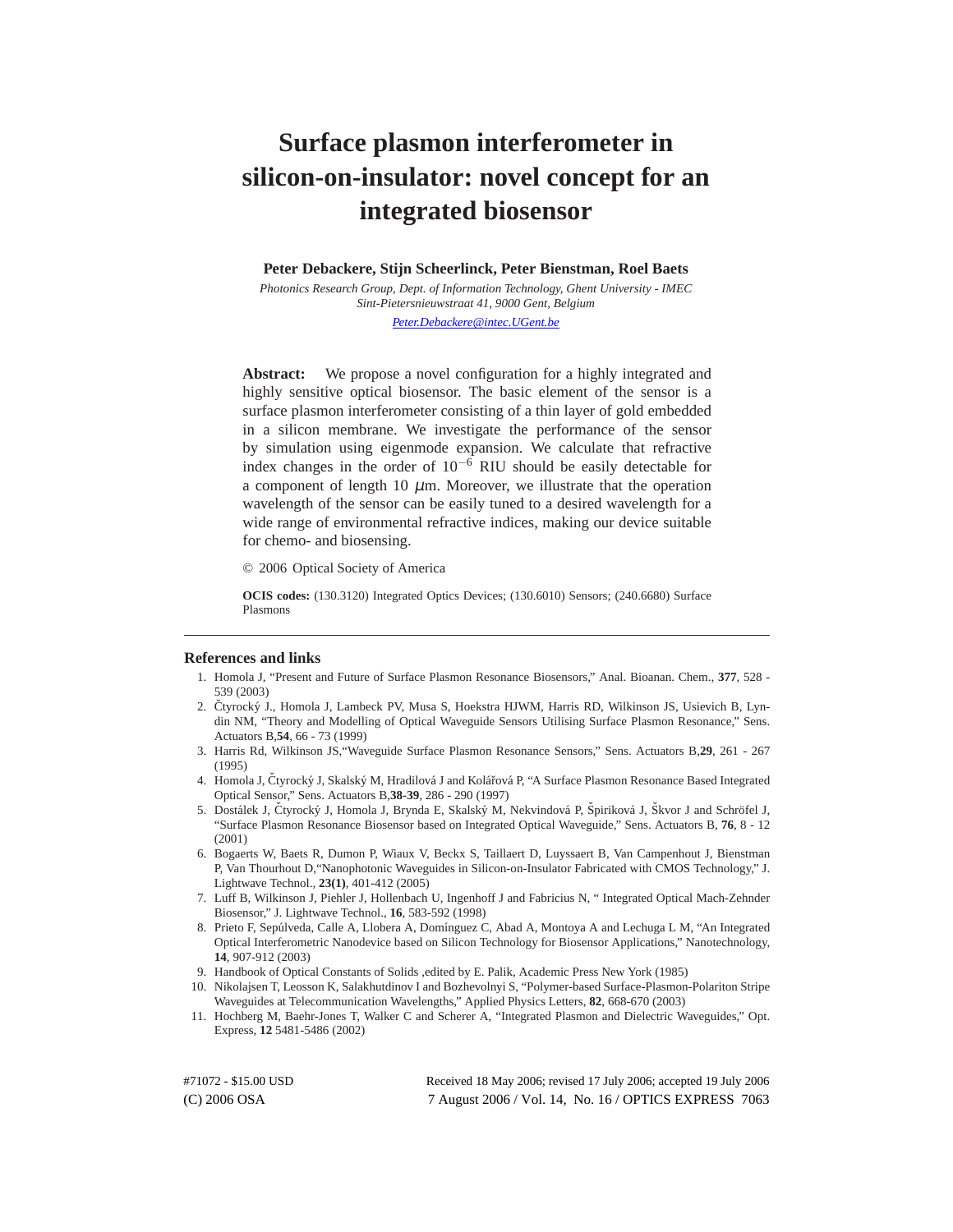- 12. Homola J, Sinclair S and Gauglitz G, "Surface Plasmon Resonance Sensors: Review," Sens. Actuators B, **54**, 3-15 (1999)
- 13. Bueno FJ, Esteban O, Díaz-Herrara N, Navarrete MC and González-Cano A, "Sensing Properties of Asymmetric Double-Layer-Covered Tapered Fibers," Applied Optics, **43**, 1615-1620 (2004)
- 14. CAMFR, http://sourceforge.org/projects/CAMFR
- 15. Bienstman P and Baets R,"Optical Modelling of Photonic Crystals and VCSELs using Eigenmode Expansion and Perfectly Matched Layers," Opt. Quantum Electron **33**, 327-341 (2001)
- 16. Debackere P, Bienstman P, Baets R ,"Improved ASR Convergence for the Simulation of Surface Plasmon Waveguide Modes," OWTNM 2006 Proceedings, 14 (2006)
- 17. Debackere P, Bienstman P, Baets R,"Improved ASR Convergence for the Simulation of Surface Plasmon Waveguide Modes," to appear in special issue of Optical and Quantum Electronics on Optical Waveguide Theory and Numerical Modeling (2006)

### **1. Introduction**

The use of surface plasmon resonance (SPR) for biological and chemical sensing is well established [1]. The high sensitivity of this technique to surface phenomena makes it ideal for use in real-time and label-free biosensors where very small changes in refractive index must be detected. Driven by the vision of a laboratory on a chip and its impact in numerous applications such as detection, biosensing, kinetic and binding studies and point-of-care diagnostics, extensive work has been done to miniaturize SPR biosensors. In the past decade, several integrated optical SPR sensors have been demonstrated  $[2, 3, 4]$ , in which thin gold films serving as a platform for the attachment of sensing films are deposited on top of an integrated optical waveguide system. However, all integrated SPR sensors that have been investigated so far are fabricated in a material system with a low refractive index contrast [2, 3, 4, 5], keeping typical dimensions of waveguides and optical components too large for miniaturization and consequent lab on chip applications. Working with a high refractive index material system such as silicon-on-insulator is a more straight-forward approach to meet the requirements for high-level integration and high-throughput fabrication.

A high index contrast material system puts fundamental limits to the resonant excitation of surface plasmons at a gold-water surface. Phase-matching of guided waveguide modes with surface plasmon modes can be obtained, but only for modes with an effective index that is much lower than the refractive index of the waveguide. Moreover, the operating spectral range of such a device will be limited and set by the conditions for phase-matching, as is the case in conventional SPR waveguide sensors.

In this paper, we propose a novel configuration for a biosensor in silicon-on-insulator (SOI) [6]. The basic element of our sensor is a surface plasmon interferometer consisting of a thin layer of gold embedded in the silicon membrane. The working principle of this interferometer will be outlined in detail in Section 2. In Section 3, we show that our sensor has a highly customizable behavior. We define a set of design parameters that allow to tune the operation of our sensor to a desired wavelength range and/or to a desired range of analyte refractive indices. Finally, in Section 4, we investigate the sensitivity of our sensor for bulk refractive index changes and for the addition of thin dielectric films representative of protein layers.

#### **2. Theory**

Using interference as a a means to detect refractive index changes is not new, and integrated sensors using this principle have been realized in low-index [7] and high-index material systems [8]. Their working principle is based on the fact that refractive index variations induce a phaseshift in one of the arms of the Mach-Zehnder interferometer (MZI), this phase-shift results in an intensity variation in the output waveguide.

$$
I \propto [1 + V \cos(\Delta \phi)] \tag{1}
$$

| #71072 - \$15.00 USD | Received 18 May 2006; revised 17 July 2006; accepted 19 July 2006 |
|----------------------|-------------------------------------------------------------------|
| $(C) 2006$ OSA       | 7 August 2006 / Vol. 14, No. 16 / OPTICS EXPRESS 7064             |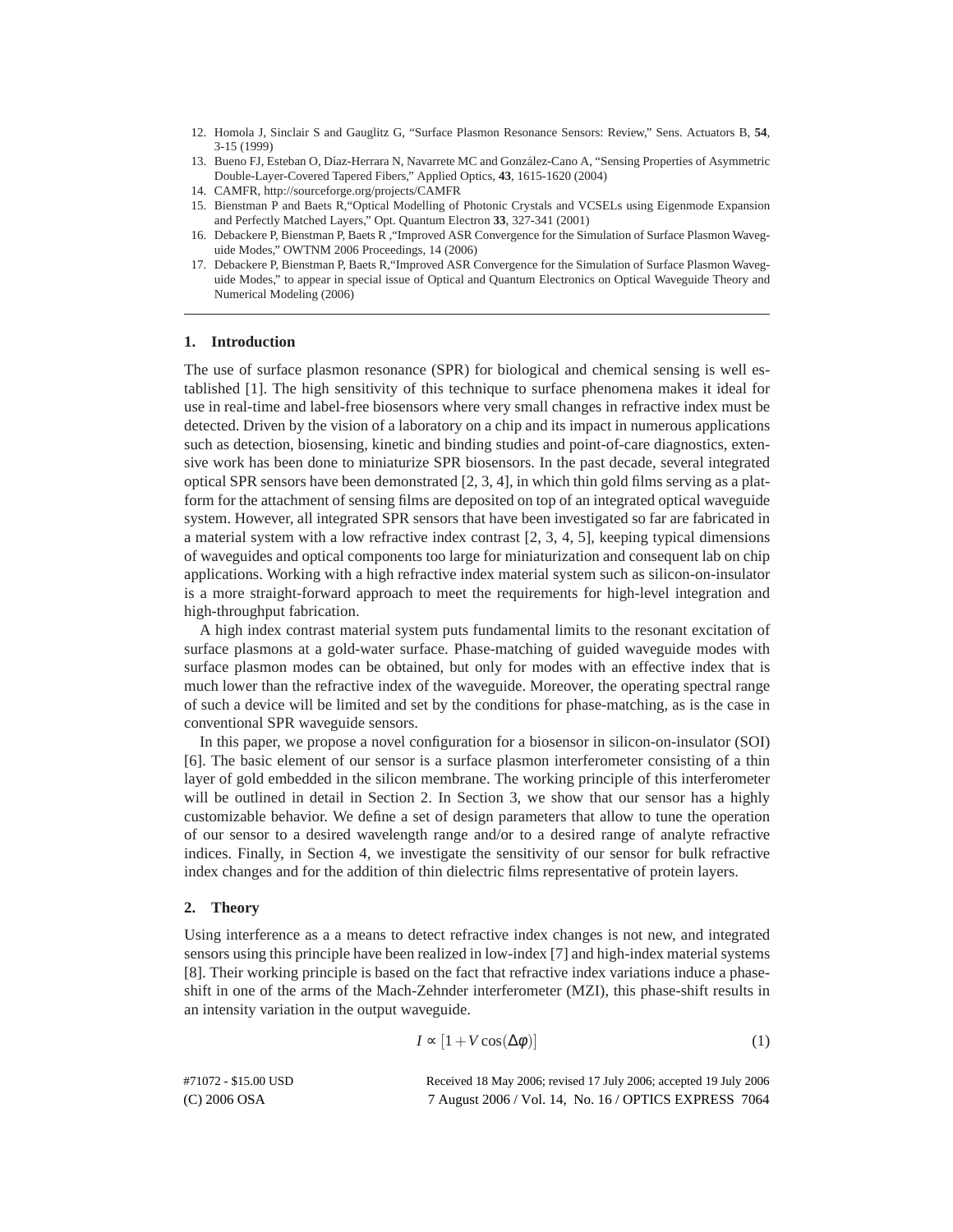where  $\Delta \phi = (\phi_r - \phi_s)$  is the phase shift between guided modes in the sensing arm and the reference arm. The visibility factor  $(V)$  gives the contrast between the maximum and the minimum transmitted intensity and depends on the coupling factor of the divisor and the propagation losses of guided modes in the interferometer arms.

The same principles can be applied to a surface plasmon interferometer. A sketch of our device is depicted in Fig. 1. The interferometer consists of a gold layer (refractive index taken from [9]) embedded into the silicon membrane  $(n = 3.45)$  on top of a supporting silica layer  $(n=1.45)$ , all dimensions and length scales are depicted in the figure. The high degree of asymmetry associated with the gold layer (top interface  $n \approx 1.33$ , bottom interface  $n = 3.45$ ) assures that the surface plasmon modes associated with the upper and lower of the metal-dielectric interfaces will never be able to couple, their wavevectors differ too much. So the gold layer possesses two distinct surface-plasmon modes which propagate through the structure without influencing each-other. Exciting these modes is done by end-fire coupling from a regular SOI waveguide with the transverse-magnetic ground mode [10, 11]. So one can see that this device is in fact an interferometer. Two independently propagating surface plasmon modes are excited at the beginning of the gold layer, they propagate independently through the structure, the phase of the top surface plasmon mode is influenced by the refractive index of the environment, while the phase of the bottom surface plasmon mode is insensitive to any refractive index changes. At the end of the gold layer both surface plasmon mode excite the ground mode of the SOI waveguide, depending on the relative phase of the surface plasmon modes their contributions to the ground mode will interfere constructively or destructively.



Fig. 1. Schematical setup of the proposed structure, all dimensions in  $\mu$ m

To have a good interferometer both 'arms' should be single mode waveguides. Only two different modes should be allowed to propagate through the structure, the sensing surface plasmon mode at the top and the reference surface plasmon mode at the bottom. For the upper path it is evident that the surface plasmon mode at the gold-dielectric (in this case: water-) interface is the only guided mode that is supported. For the lower path this is less evident. However, one should take into account that the presence of the gold layer influences the cut-off properties of the silicon slab waveguide. Figure 2 plots the effective indices of all guided TM modes of a silicon membrane slab waveguide with and without a thin 60 nm gold layer on top. While the unclad waveguide has an index-guided mode for all thicknesses considered in this plot, the gold-clad waveguide has a cutoff thickness for index-guided modes of about 230 *nm*. For all thicknesses below this value, only the internal surface plasmon mode remains. So if we chose the thickness of the silicon layer lower than 230 nm, the only two modes that exist in the goldclad waveguide section are the internal and the external surface plasmon wave, ensuring that both 'arms' of the interferometer are monomode.

A second important contribution to the visibility *V* is the coupling between the incoming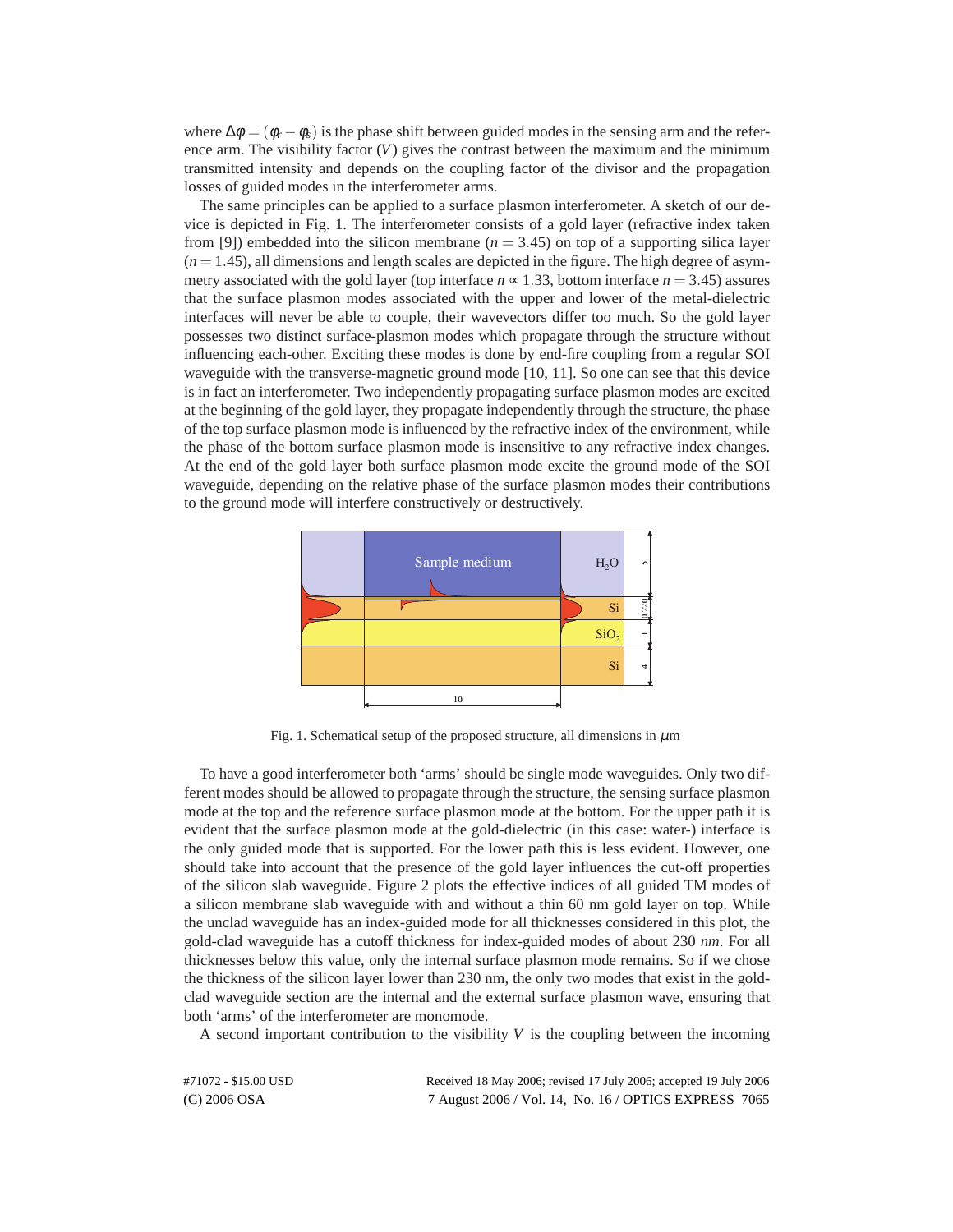waveguide mode and the modes that propagate in both 'arms'. In our case this means that we have to calculate the coupling efficiency of the fundamental TM mode in the silicon waveguide to the two surface plasmon modes at the upper and lower gold interfaces. Coupling losses between the two regions were calculated by evaluating the overlap integrals of the modes in question. The coupling losses are plotted in Fig. 3 for different configurations of the sensing section. When the gold layer is not embedded but simply put on top of the silicon membrane, the coupling efficiency to the upper and lower surface plasmon modes differ strongly. However, by embedding the gold layer into the silicon membrane, the coupling efficiency can be adjusted over a very large range. Although it is possible to divide the input light equally over both branches of the interferometer, due to the difference in propagation loss of both surface plasmon modes this is not desirable.





Fig. 2. Dispersion of the effective indices of the guided modes as a function of the waveguide thickness. The presence of the gold layer on top of the waveguide shifts the effective index of the index-guided mode to lower values. For a waveguide thickness of 230 nm the effective index of this mode is smaller than the refractive index of  $SiO<sub>2</sub>$  so that this mode starts to radiate into the silica. For thicknesses below 230 nm the gold-clad *Si* waveguide has no index-guided modes.

Figure 4 illustrates the interferometric nature of our device. For a sensing section of length  $10 \mu$ m, the transmitted intensity of the fundamental TM mode of the silicon slab waveguide is plotted as a function of refractive index of the sample medium. For this simulation, we have chosen a wavelength of 1.55  $\mu$ m, which is in the near-infrared region and suitable for biosensing applications. When the upper and lower surface plasmon modes arrive in phase at the end of the sensing section, constructive interference leads to maximal transmission. However, for certain values of the sample refractive index, the phase difference between the two modes equals  $\pi$ , resulting into destructive interference and a minimum in the transmission curve.

Although the theory as outlined above has been presented here for a fixed wavelength and variable refractive index of the sample medium, there is a second, and perhaps more useful, method of using this device. As outlined above, the first method is to use a monochromatic input mode and monitor the output power as a function of the refractive index of the sample. This detection approach is commonly called 'intensity measurement mode' [12]. The second mode of operation uses a broadband input mode and as a function of the refractive index of the sample medium we monitor the position of the spectral minima in the transmission curve. This approach has been called 'wavelength interrogation mode' in the literature [12]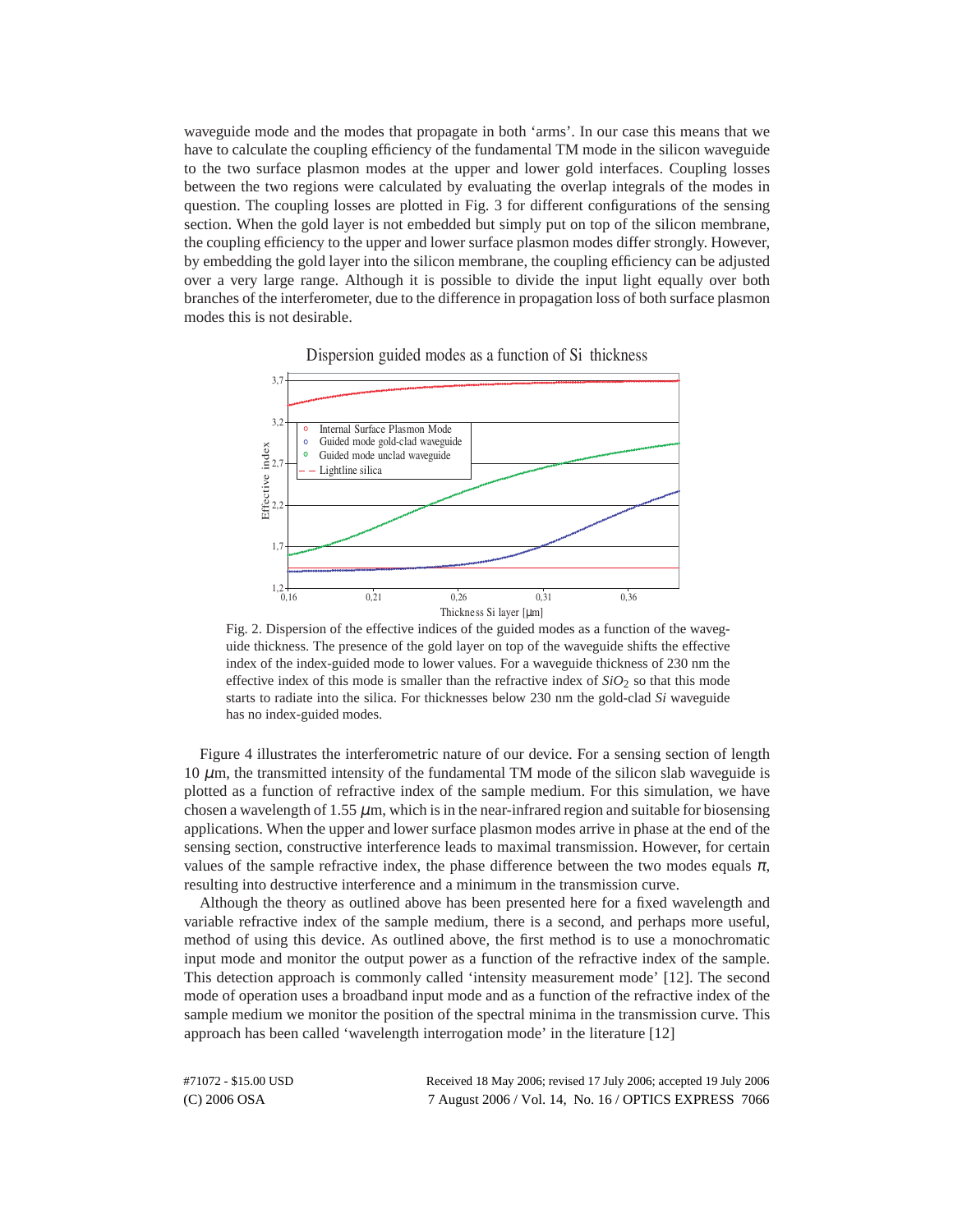

Fig. 3. Coupling loss to surface plasmon modes as a function of the waveguide thickness. The input waveguide has a thickness of 220 nm, the thickness of the Si layer supporting the gold layer varies from 220 nm (Si layer is equally thick as the Si layer in the input waveguide) to 0 nm (Au layer is on top of the  $SiO<sub>2</sub>$  layer).



Fig. 4. Transmission of the structure depicted in Fig. 1. The length of the structure is 10  $\mu$ m

In Fig. 5 we have simulated the response of the structure shown in Fig. 1 to a broadband incoming waveguide mode. The refractive index of the sample medium is fixed at a value of 1.33. This behavior can also be explained by comparing the phase difference between the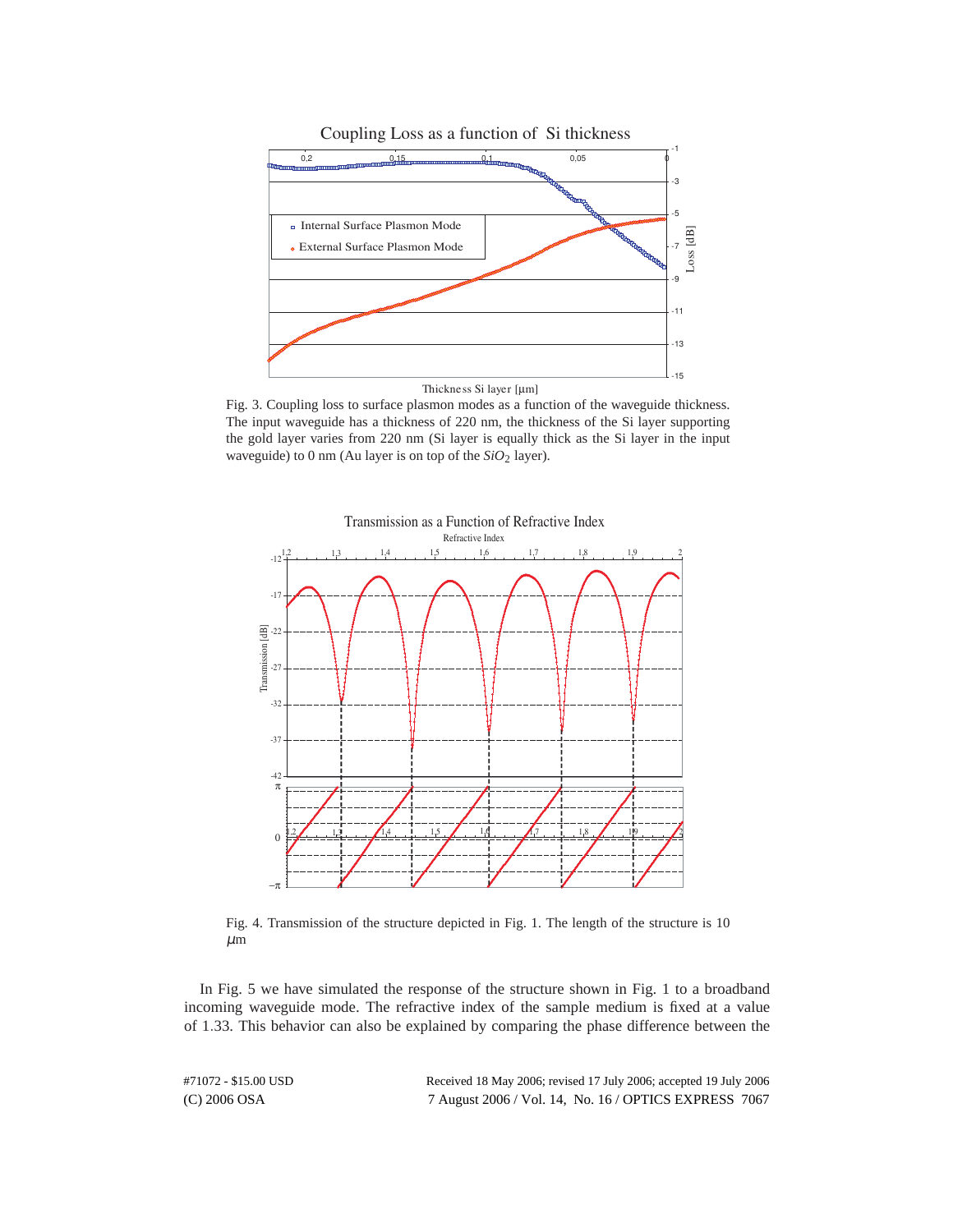

internal and the external surface plasmon modes as can be seen in the bottom of Fig. 5.

Fig. 5. Transmission of the structure as a function of the wavelength

In both modes of operation a sensor length of approximately  $10 \mu m$  should suffice, which is two orders of magnitudes smaller than current integrated surface plasmon sensors.

#### **3. Design Principles**

The resonance wavelength or resonance refractive index of SPR sensors can be tuned to some extent by using buffer layers between the dielectric waveguide layer and the gold layer or by choosing the appropriate metal $[2, 4, 5, 13]$ . The fact that our device is based on interference rather than phase-matching allows one to tune the response of the device much more easily. There is no need for additional buffer layers, or a different metal to achieve the appropriate behavior, one simply has to modify the geometry of the device.

As will be shown below the device is characterized by three important design parameters. In the following section we will describe the design parameters, to establish some design rules for this device.

The first, and perhaps most important design parameter is the length of the sensing region. By varying the length one can tune the visibility *V*, and the position of the peaks. However, as will be shown below, the length of the device has to satisfy two different equations.

The wavelength ,or refractive index of the sample-medium, for which the transmission is minimal are completely determined by the following equation

$$
|(\phi_{T(intern,in)} + \phi_{prop,intern} + \phi_{T(in,intern)}) -
$$
  

$$
(\phi_{T(extern,in)} + \phi_{prop,extern} + \phi_{T(in,extern)})| \approx \pi,
$$
 (2)

where  $\phi_{T(intern,in)}$  is the phase difference due to the coupling of the incoming silicon waveguide mode to the internal plasmon mode, φ*prop*,*intern* is the phase due to the propagation of the internal plasmon mode along the sensing region, and  $\phi_{T(in,intern)}$  is the phase difference due to

| #71072 - \$15.00 USD | Received 18 May 2006; revised 17 July 2006; accepted 19 July 2006 |
|----------------------|-------------------------------------------------------------------|
| $(C) 2006$ OSA       | 7 August 2006 / Vol. 14, No. 16 / OPTICS EXPRESS 7068             |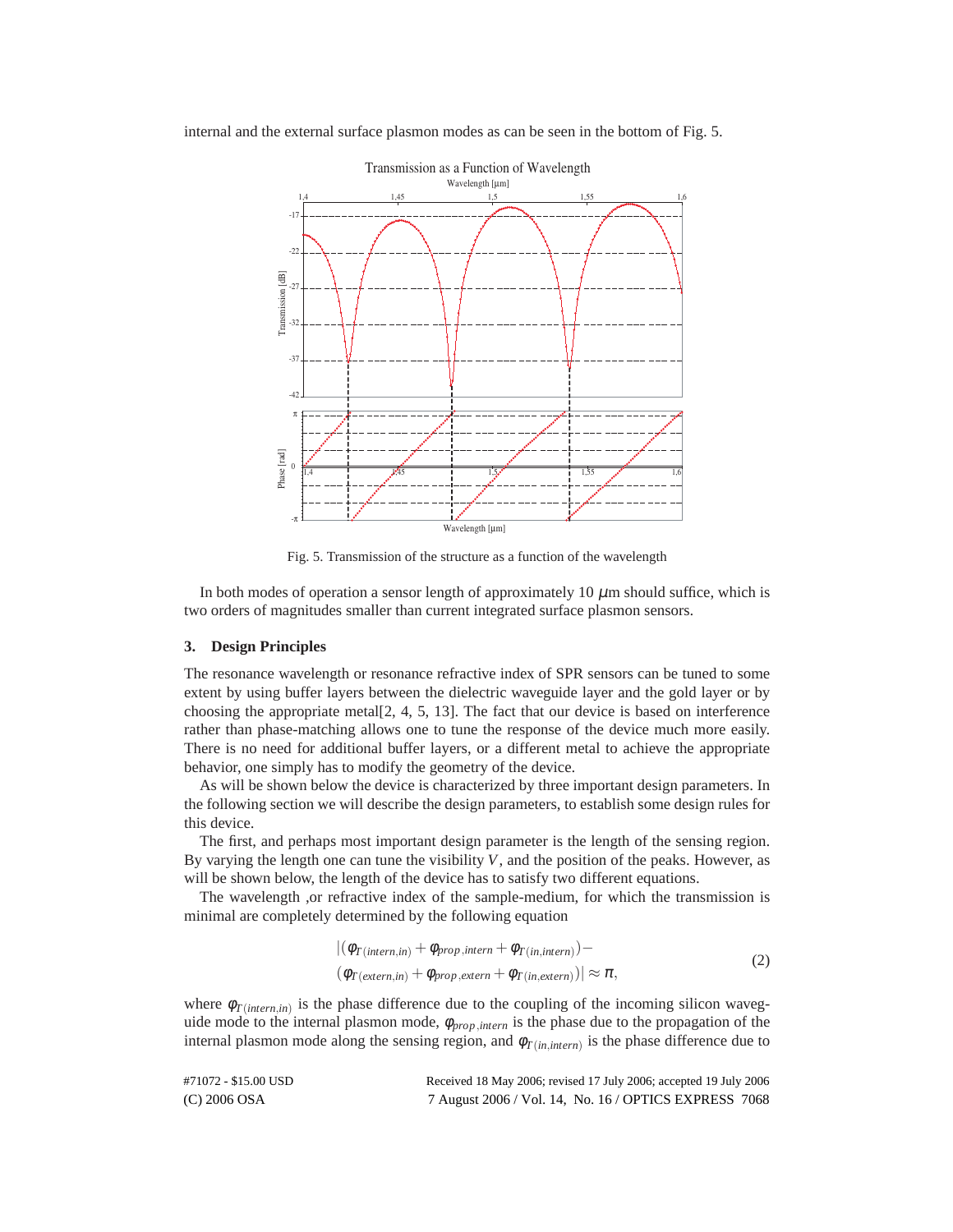the coupling of this internal plasmon mode to the silicon waveguide mode. Because of reciprocity  $\phi_{T(intern,m)} = \phi_{T(in,intern)}$ . Similar definitions hold for the external plasmonmode. Using this equation one can easily tune the position of minimal transmission to a desired frequency or refractive index range.

To achieve total destructive interference the losses along each path should be the same, so that at the end both interacting modes carry the same amount of power. These conditions ensure that the visibility*V* will be maximal. Depending on the wavelength or refractive index for which one would want the transmission to reach a minimum, it is quite straightforward to prove that the optimal length is given by

$$
L = \frac{1}{k_{-}^{\text{external}} - k_{i}^{\text{internal}} \log e} \log \left( \frac{|T(\text{internal}, in)|^2}{|T(\text{external}, in)|^2} \right),\tag{3}
$$

where  $k_i^{internal}$  and  $k_i^{external}$  are the imaginary parts of the *k*-vector of the internal and the external plasmonmode,  $T(intern,in)$  and  $T(extern,in)$  are the transmission coefficients of the incoming dielectric mode to the internal and the external plasmon modes at the chosen frequency or refractive index for which the transmission should be minimal.

Equation 2 provides us with a multitude of possible lengths corresponding to the order of the interference effect, equation 3 only provides us with one single possible length. By varying only the length of the device it is impossible to satisfy both equations at the same time. This automatically brings us to the other two design parameters, namely the coupling sections and the thickness of the gold layer.

For a given wavelength or refractive index, one can see from equation 3 that it is possible to change the length for which the power along both paths is the same. In order to do so we have to change the values of  $|T(extern,in)|^2$ , and  $|T(intern,in)|^2$ , which can be done by reducing the thickness of the silicon layer in the sensing region (as can be seen on Fig. 3). This provides us with an extra design parameter, which allows us to satisfy both equations more accurately.

Enhancing the coupling to the external plasmon mode, and in doing so minimizing the ratio  $|T(extern,in)|^2$  $\frac{|I(\ell xem,m)|}{|T(\ell xem,m)|^2}$ , results in other significant benefits, such as a smaller sensor length, an increased sensitivity of the sensor, and an overall higher transmission.

There is one fundamental limit however. Since the inner plasmon mode is propagating in a high index region its intrinsic loss will always be higher than the loss of the external plasmon mode (for a wavelength of 1.55  $\mu$ m, and a refractive index of 1.2, the loss of the external plasmon mode is equal to 0.04  $dB/\mu m$  while the loss of the internal plasmon mode equals 1.79  $dB/\mu m$ ). Because of this the coupling to the inner mode should always be greater than the coupling to the outer mode. However, simulations show that this is not a major drawback as the sensitivity of the structure is up to par with current sensors, even though only half the incoming power is affected by refractive index changes.

If the above mentioned equations are not yet fully satisfied we can also change the thickness of the gold layer. The effects of changing the thickness of the gold layer are relatively small compared to the effect of other design parameters, but they are large enough to allow us to satisfy both equations.

Using these simple rules we have optimized the sensor depicted in Fig. 1 so that the transmission would be minimal for a refractive index of the sample medium of 1.33, and a wavelength of 1.55 µ*m*. In the optimized design the thickness of the silicon membrane is equal to 101 *nm*, and the length of the device is equal to  $6.055 \mu m$ . Simulation results for this device are shown in Fig. 6.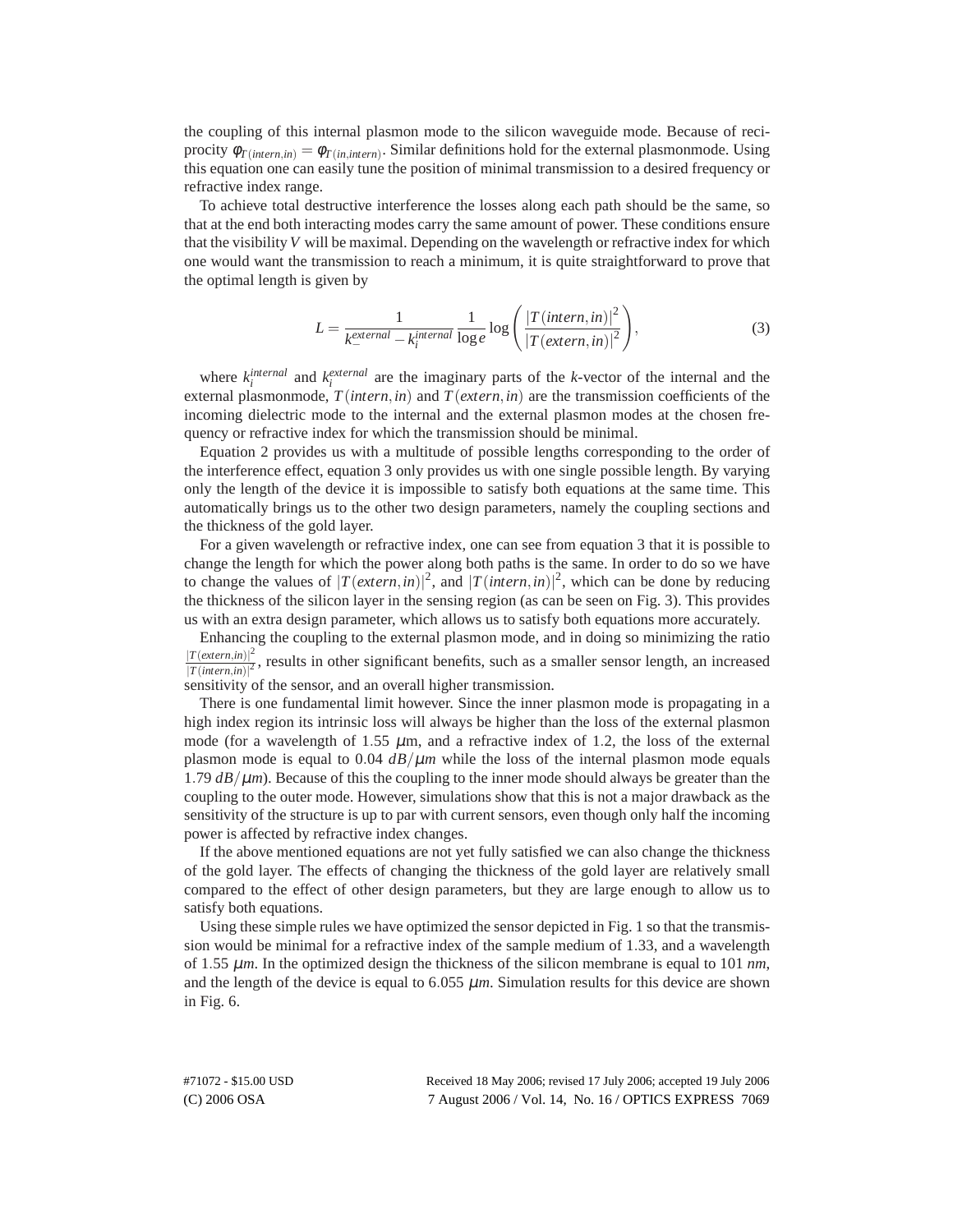

Fig. 6. Simulation results for the optimized structure

### **4. Sensitivity**

#### *4.1. Simulation*

We investigated the sensitivity of our sensor to bulk refractive index changes and its sensitivity to the addition of a thin dielectric film representative of a protein layer. For all our simulations, we used CAMFR [14], an in house-developed eigenmode solver [15]. The calculation algorithm consists of two steps. A Fourier Modal Method algorithm, which was recently improved by incorporating adaptive spatial resolution in the method[16, 17], generates estimates. These estimates are then refined using the mode-matching technique. The reference data for the refractive index of gold was taken from [9]

#### *4.2. Sensitivity*

If we take the intensity measurement approach to detect refractive index changes we can calculate that the sensitivity for this device reaches values of 10000 *dB*/*RIU* (refractive index unit). In conjunction with an optoelectronic system which can measure changes in the optical power of 0.01 *dB*, variations in the refractive index as small as 10<sup>-6</sup> can be measured. Prism coupled SPR sensors with detection limits of  $1 \times 10^{-5}$  have been demonstrated, value taken from [12]), while grating coupled sensors typically have a detection limit of  $5 \times 10^{-5}$  RIU. Integrated sensors based on the MZI configuration display measured detection limits of  $7 \times 10^{-6}$  RIU [8], while integrated surface plasmon resonance sensors in low-index contrast material systems achieve measured values of 2000  $dB/RIU$ , this corresponds to a detection limit of  $5 \times 10^{-6}$ RIU [4]. However, the dimensions of our device are two orders of magnitude smaller than the aforementioned devices. This means that the smallest amount of a certain molecule that can be detected will also be two orders of magnitude smaller than current integrated surface plasmon sensors.

Taking the wavelength interrogation approach, sensitivity is defined as the shift of the wavelength for which transmission is minimal as a function of the refractive index of the sample medium  $(\Delta \lambda / RIU)$ . The value of the sensitivity can be derived from Fig. 7.

From Fig. 7 one can see that the shift of the wavelength for which transmission is minimal as a function of the refractive index of the sample medium is equal to 463.5 nm per refractive

| #71072 - \$15.00 USD | Received 18 May 2006; revised 17 July 2006; accepted 19 July 2006 |
|----------------------|-------------------------------------------------------------------|
| $(C) 2006$ OSA       | 7 August 2006 / Vol. 14, No. 16 / OPTICS EXPRESS 7070             |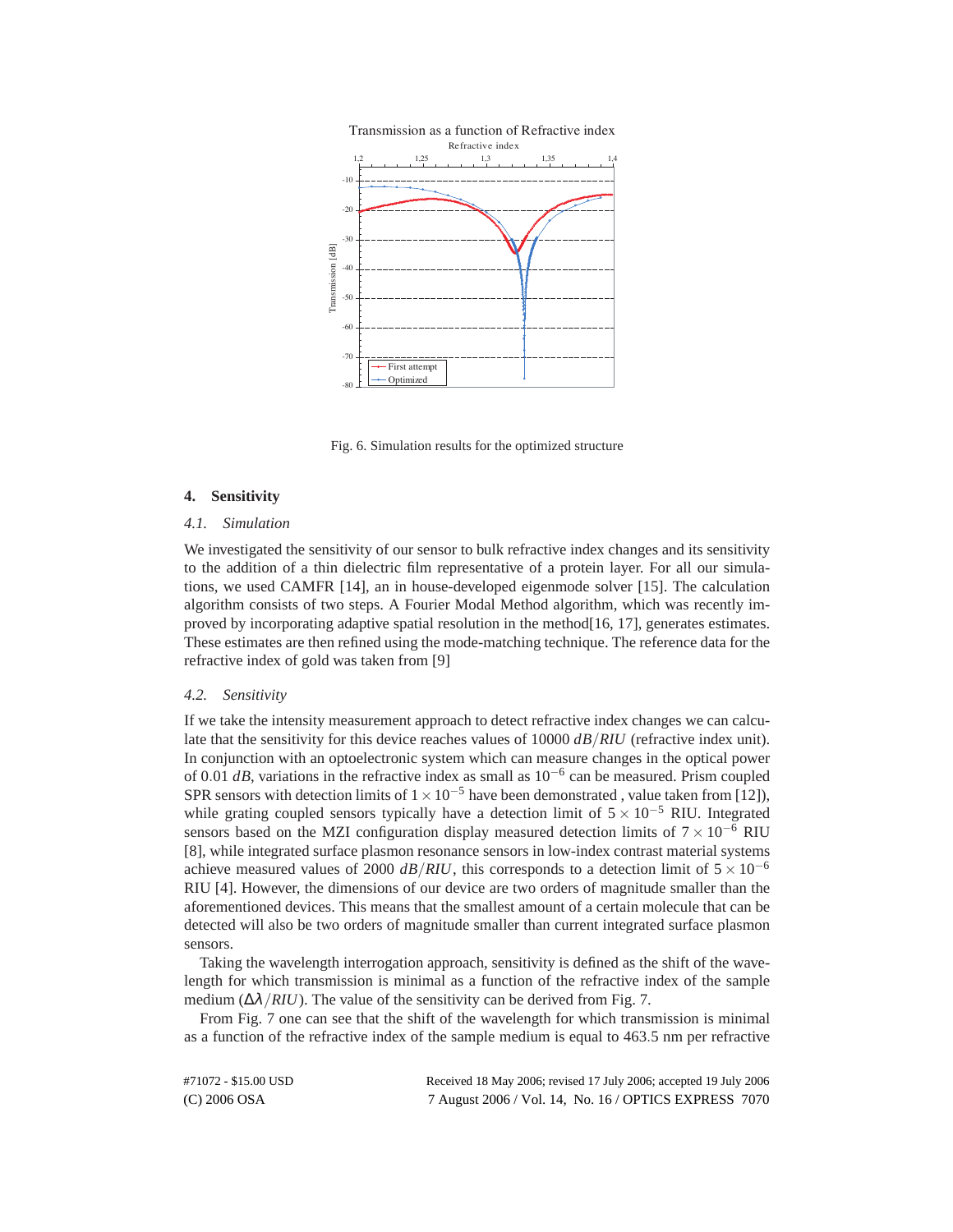

Fig. 7. Shift of the wavelength for which transmission is minimal as a function of the refractive index of the sample medium



Transmission minimum as a function of layer thickness

Fig. 8. Shift of the wavelength for which transmission is minimal as a function of the thickness of the absorbed layer

index unit. According to [12] a prism based sensors has a shift of 13800 nm per refractive index unit at 850 nm, an a grating based device has a value of 630 nm per refractive index unit.

In order to demonstrate that our proposed device can detect very thin dielectric layers representative of thin protein layers, we have determined the shift of the wavelength for which the transmission is minimal as a function of the thickness of an adsorbed layer at the *Au*-sample